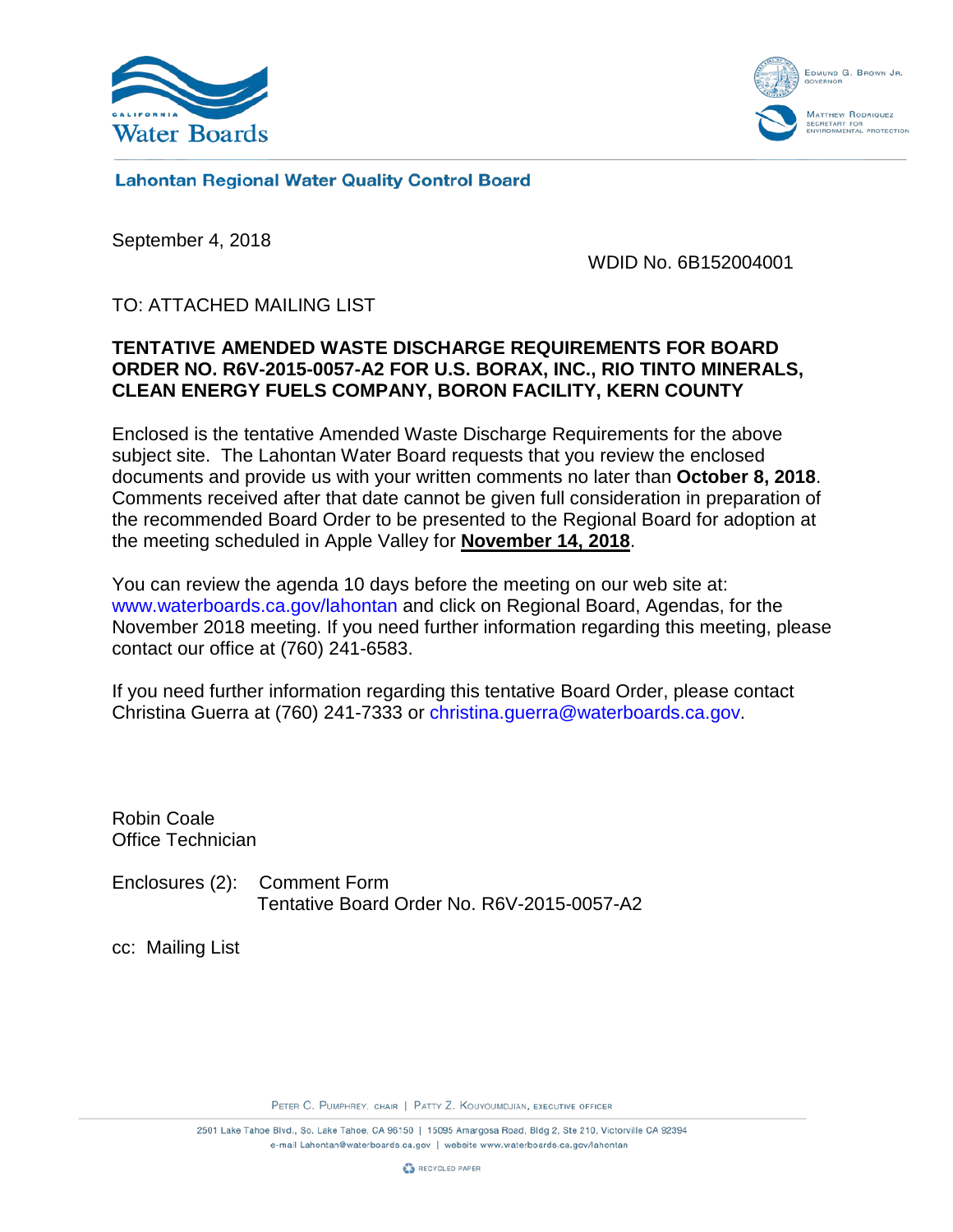#### *Notice Submittal of Written Material for Regional Board Consideration*

**In order to ensure that the State of California Lahontan Regional Water Quality Control Board has the opportunity to fully study and consider written material, it is necessary to submit it at least ten (10) days before the Regional Board Meeting. Pursuant to Title 23 of the California Code of Regulations, Section 648.2, the Regional Board may refuse to admit written testimony into evidence unless the proponent can demonstrate why he or she was unable to submit the material on time or that compliance with the deadline would otherwise create a hardship. If any other party demonstrates prejudice resulting from admission of the written testimony, the Regional Board may refuse to admit it.**

#### COMPLETE FORM AND RETURN

To: CA Regional Water Quality Control Board, Lahontan Region 15095 Amargosa Road Building 2, Suite 210 Victorville, CA 92394 ATTN: Jan Zimmerman

## **TENTATIVE AMENDED WASTE DISCHARGE REQUIREMENTS FOR BOARD ORDER NO. R6V-2015-0057-A2 FOR U.S. BORAX, INC., RIO TINTO MINERALS, CLEAN ENERGY FUELS COMPANY, BORON FACILITY, KERN COUNTY**

- - - - - - - - - - - - - - - - - - - - - - -- - - - - - - - - - - - - - - - - - - - - - -- - - - - - - - - - - - - - - - - - -

| We concur with proposed requirements |
|--------------------------------------|
| We concur; comments attached         |
| We do not concur; comments attached  |
| (Sign)                               |
| (Type or print name)                 |
| (Organization)                       |
| (Address)                            |
| (City and State)                     |
| (Telephone)                          |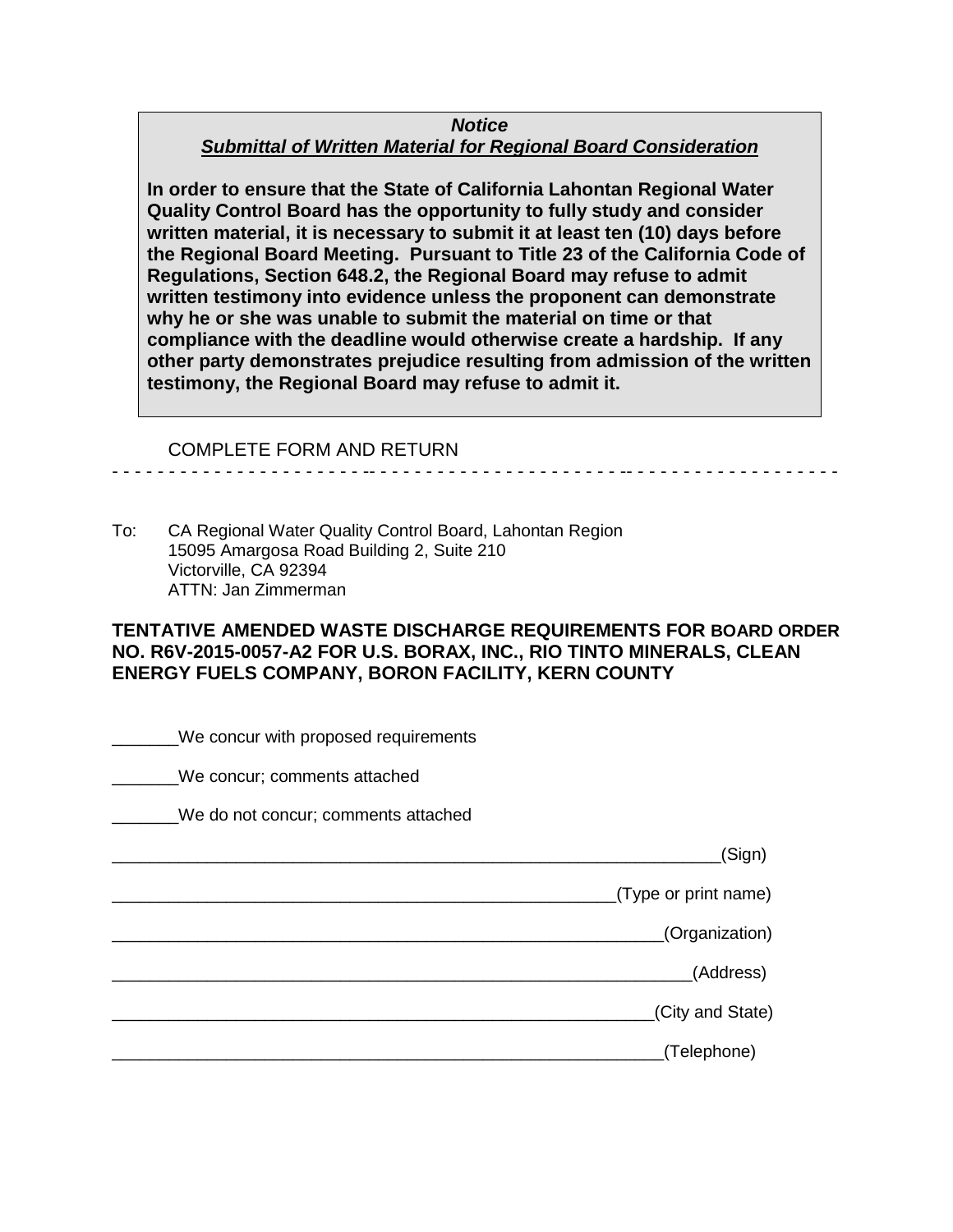## **CALIFORNIA REGIONAL WATER QUALITY CONTROL BOARD LAHONTAN REGION**

## **BOARD ORDER NO. R6V-2015-0057-A2 WDID NO. 6B152004001**

#### **AMENDED WASTE DISCHARGE REQUIREMENTS FOR**

## **U.S. BORAX, INC., RIO TINTO MINERALS, CLEAN ENERGY FUELS COMPANY, BORON FACILITY**

Kern County

The California Regional Water Quality Control Board, Lahontan Region, hereafter (Water Board), finds:

1. Discharger

On May 23, 2018, and June 28, 2018, U.S. Borax, Inc. submitted information that collectively constitutes a complete amended Report of Waste Discharge (RWD) to support a proposed amendment to Waste Discharge Requirements (WDRs), Board Order No. R6V-2015-0057. U.S. Borax, Inc., a subsidiary of Rio Tinto Minerals, owns and operates the U.S. Borax Mine in Boron, California. Clean Energy Fuels Company (CEFC) is an independent clean energy producer that operates a liquid natural gas plant which produces cooling tower blowdown. U.S. Borax, Inc., Rio Tinto Minerals, and CEFC are hereinafter collectively referred to as the "Discharger." The Discharger submitted an amended RWD for proposed changes in waste discharges to incorporate an additional engineered alternative liner system for the retrofit of Reclamation Ponds (R-Ponds) 3 through 5 surface impoundments at the Boron Facility.

## 2. Reasons for Action

The Discharger is proposing an additional engineered alternative liner system for the R-Ponds 3 through 5 surface impoundments retrofits that are easier to construct, more economically feasible, and still protective of water quality, including compliance with the requirements of California Code of Regulations (CCR), title 27. Board Order No. R6V-2015-0057- A1, Finding 10, describes the accepted engineered alternative liner systems for the Group A and B surface impoundments known as the R-Ponds 1 through 7 and BAPs 1 through 7. Finding 10 is being amended herein to allow the Discharger to construct an additional engineered alternative liner system for retrofit of R-Ponds 3 through 5 surface impoundments.

## 3. California Environmental Quality Act Compliance

This amendment to Board Order No. R6V-2015-0057 is exempt from the provisions of the California Environmental Quality Act (Public Resources Code, Section 21000 et seq.) in accordance with CCR, title 23, section 15301. The amendment consists of permitting an existing facility with no expansion of use beyond that which is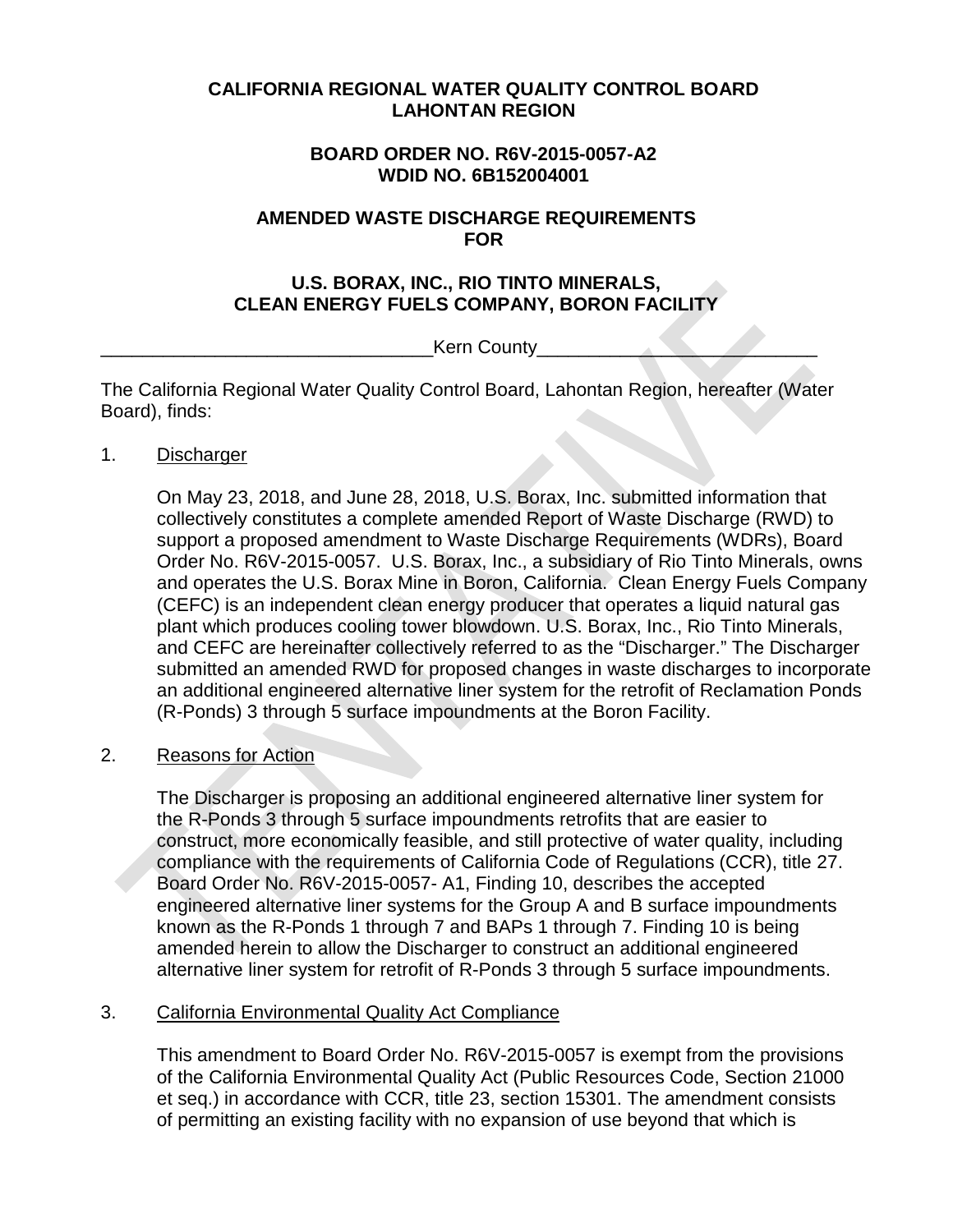already existing, and therefore, fits within the Class 1 exemption. No exceptions to the exemptions, as set forth in CCR, title 14, section 15300.2, have been identified.

#### 4. Notice to Interested Parties and Public

The Water Board has notified the Discharger and all known interested parties and persons of its intent to issue amended WDRs for the Boron facility.

#### 5. Consideration of Comments

The Water Board, in a public meeting, heard and considered all comments pertaining to the discharges.

**IT IS HEREBY ORDERED** that Waste Discharge Requirements, Board Order No. R6V-2015-0057 is amended by the following modifications:

1. Amend the "R-Ponds" portion of Finding No. 10 to read as follows, all other language in Finding No. 10 will remain unmodified:

#### R-Ponds

R-Ponds 1 through 7 contain Group A and B mining waste, defined in CCR, title 27, section 22480, subdivision (b)(1) and (b)(2), respectively, from the sources described in Table 1. The R-Ponds also receive groundwater from the groundwater pump and treat operations at the Boron site, liquid from tailings in Former Pond 5, and stormwater runoff from Former Ponds 1, 2, 3, and Former Ponds A through E.

R-Ponds 1 through 6 were constructed with a compacted 15-inch-thick clay liner with a permeability of  $1.9 \times 10^{-9}$  centimeters per second (cm/sec). Subdrain systems installed below the clay liner of each pond are connected to leachate collection sumps. The existing structure is proposed to remain in place during retrofit activities.

The Discharger has constructed new surface impoundment R-Pond 7 to contain the Group A and B discharges while the remaining R-Ponds are either systematically taken out of service or retrofitted. The R-Pond 7 surface impoundment liner system is constructed from bottom to top with a compacted subgrade below the bottom liner, which is moisture conditioned and compacted to 90% of the maximum dry density per American Society for Testing and Materials (ASTM) Standard D1557; a geosynthetic clay liner (GCL); a secondary geonet leakage collection layer; a secondary 60-mil high density polyethylene (HDPE) geomembrane liner; a primary geonet leakage collection layer; a primary 60-mil HDPE geomembrane liner, and incorporating a dual drainage system (eastern and western) for the primary and secondary leachate collection and recovery system (LCRS).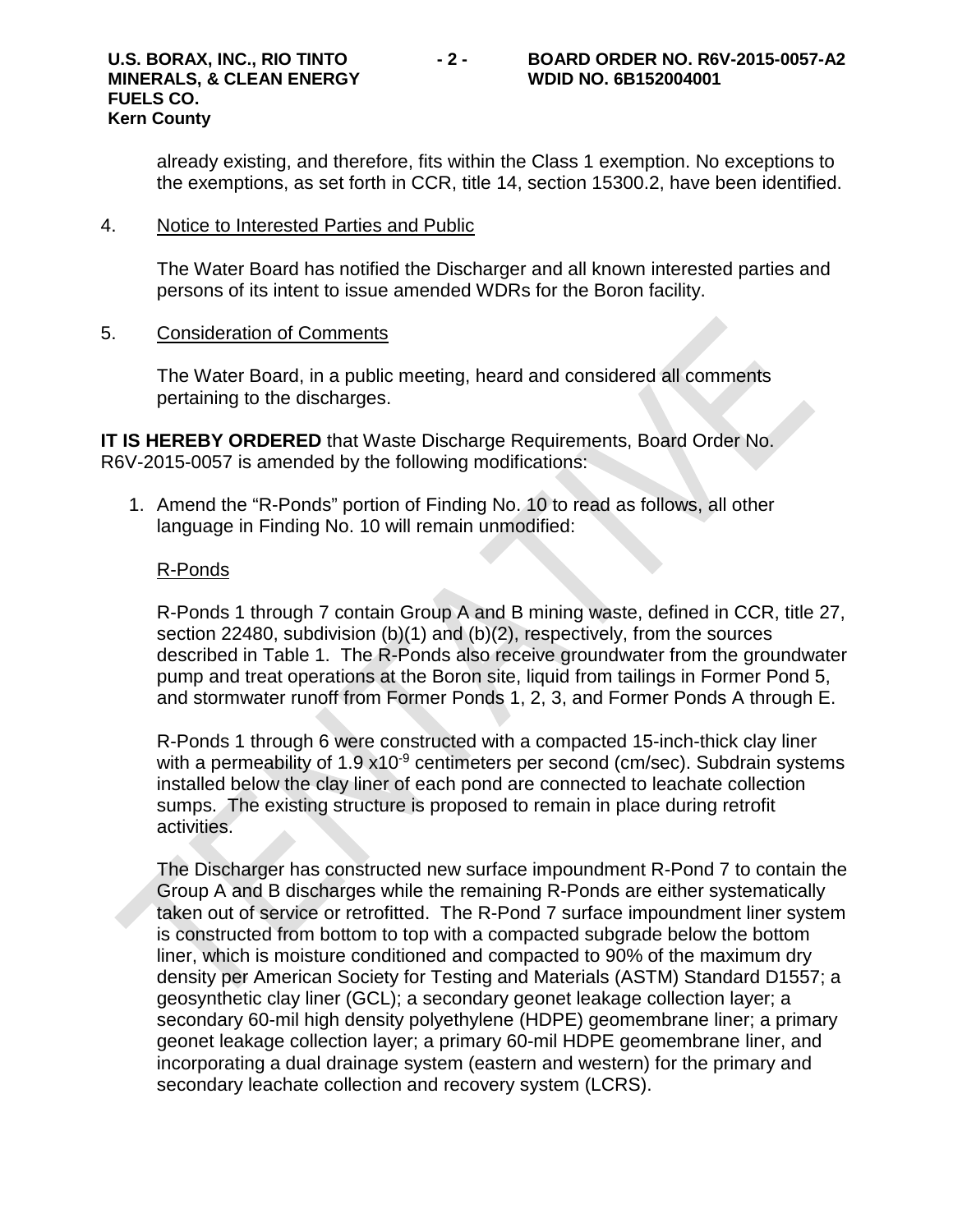# **MINERALS, & CLEAN ENERGY WDID NO. 6B152004001 FUELS CO. Kern County**

Since constructing R-Pond 7, the Discharger has begun systematically removing R-Ponds 1 through 6 from service, either permanently or for retrofit. Retrofit activities have been completed in the footprint of the existing R-Pond 6, which consist of the same liner system as R-Pond 7. R-Pond 2 has been permanently taken out of service, and R-Pond 1 will be taken permanently out of service in late 2018. Retrofit activities begin by first removing the sacrificial sandy material that is currently on the upper portion of the liner that functions as a protectant for the clay layer during harvesting operations. Following clay subgrade preparation, the engineered alternative liner system is constructed.

In December 2017, the Discharger submitted a proposal for additional engineered alternative liner systems for the retrofit of R-Ponds 3 through 5. Proposed Liner System Alternative 1, from bottom to top, is a GCL, a 60-mil HDPE Drain Liner® geomembrane, and an 80-mil HDPE (single sided textured, with textured side facing up). Proposed Liner System Alternative 2, from bottom to top, is a GCL, 60-mil smooth HDPE geomembrane, a geonet, and an 80-mil HDPE geomembrane (single sided texture, with textured side facing up). The Discharger proposes these additional engineered alternative liner systems due to a number of factors including ease of construction and economic feasibility. These proposed engineered alternative liner systems are protective of water quality and are in compliance with the requirements of CCR, title 27.

In May 2018, the Discharger submitted a proposal for an additional engineered alternative liner system for the retrofit of R-Ponds 3 through 5. The additional proposed alternative liner system, from bottom to top, is a GCL, a 60-mil smooth HDPE geomembrane, a geonet leakage collection layer, and a 60-mil HDPE geomembrane (single sided texture, with textured side facing up). The Discharger is proposing this additional engineered alternative liner system due to ease of construction and economic feasibility. This proposed engineered alternative liner system is protective of water quality and is in compliance with the requirements of CCR, title 27.

R-Ponds 3 through 5 may be proposed to be retrofitted using a dual drainage system, so that each R-Pond will have an eastern and western primary LCRS. Depending on the liner system constructed, the R-Pond may also be constructed with an eastern and western secondary LCRS. Each LCRS will be comprised of gravel enveloped by geotextile with HDPE liner with dual access pipes.

This Board Order approves the following proposed engineered alternative liner systems for retrofitting of R-Ponds 3 through 5 surface impoundments: 1) GCL, a geonet leakage collection layer, a 60-mil HDPE geomembrane liner, a geonet leakage collection layer, and a 60-mil HDPE geomembrane liner; 2) GCL, a 60-mil HDPE Drain Liner® geomembrane, and an 80-mil HDPE (single sided texture, with textured side facing up); 3) GCL, a 60-mil smooth HDPE geomembrane, a geonet, and an 80-mil HDPE geomembrane (single sided texture, with textured side facing up); and 4) GCL, a 60-mil smooth HDPE geomembrane, a geonet leakage